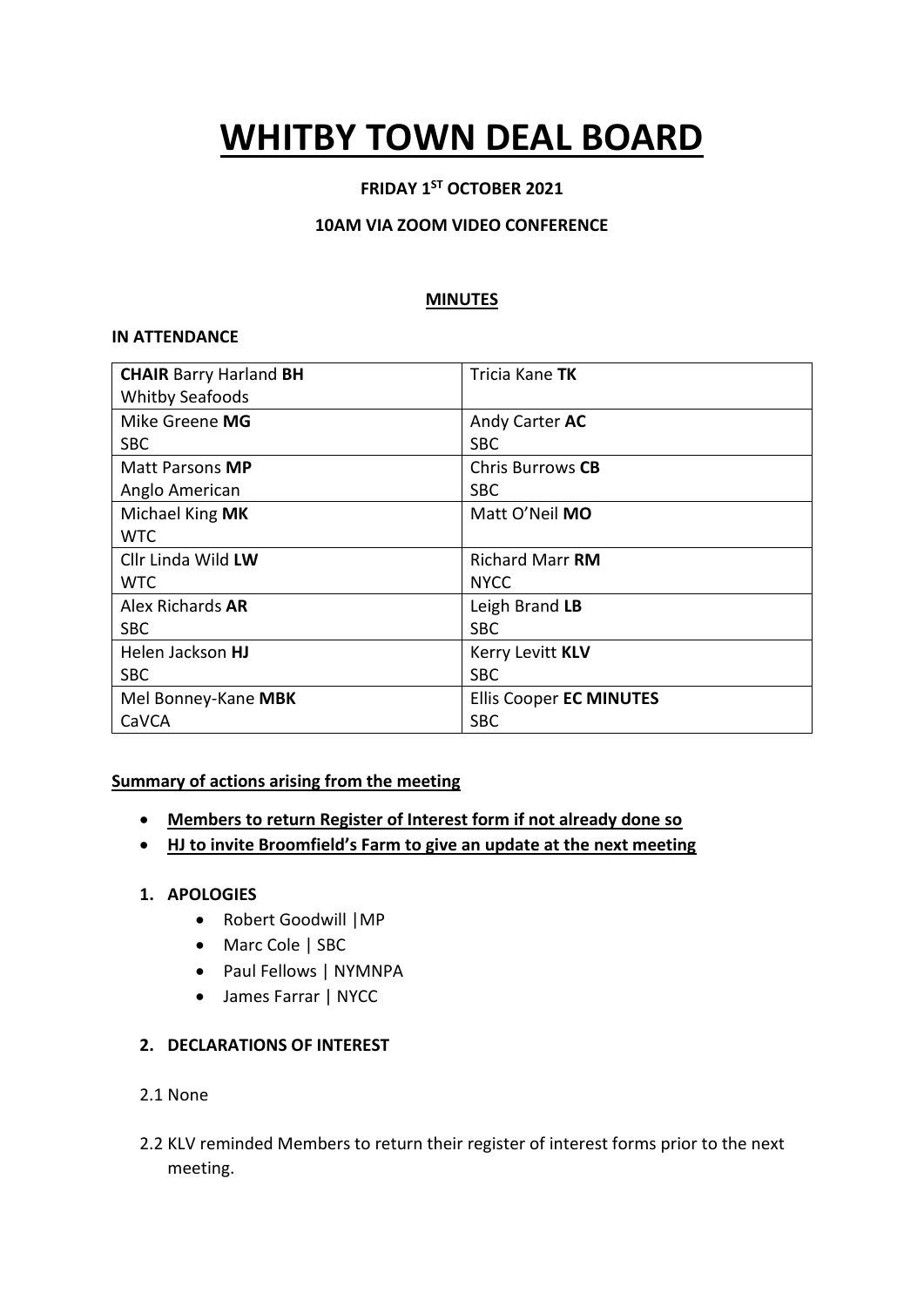## **3. MINUTES OF LAST MEETING AND MATTERS ARISING**

- 3.1 Minutes of the meeting held on Friday  $1<sup>st</sup>$  October 2021 agreed as a true record.
- 3.2 MK requested an update on the Governance Paper. SBC's Legal Services are still preparing. It will be an open paper available on the Council's website but will also be circulated to the Board when complete
- 3.3 All Board members reminded to complete an up to date Register of Interest Form, Form to be circulated to the Board when complete.

## **4. APPOINTMENT OF A NEW VICE CHAIR**

4.1 LW nominated MP for position of Vice Chair. Mike Greene seconded this nomination. MP accepted the nomination and The Board agreed to appoint MP as Vice Chair of the Whitby Town Deal Board

## **5. TOWNS FUND PROGRAMME OVERVIEW**

- 5.1 HJ led a presentation on an overview of the Towns Fund Programme and gave a brief update on the stage each project was at.
- 5.2 All Town Fund programmes are progressing to Full Business Case (FBC). However there is increased pressure on the timescale for completion of a few of the FBC's with Submission deadlines being brought forward and the time taken to allow for a local project assurance and approvals. MK requested clarification on the level of risk for each of the projects and if contingencies were in place to mitigate movement in the dates. MK also enquired if the team had considered a stakeholder matric.

HJ advised that the programme team were working closely with the project leads and implementing plans to ensure all the FBCs will be completed on time. HJ to investigate conducting a piece of work on stakeholders

LW expressed concern there hasn't been a lot of updates from the Broomfield Farm project since the initial working group HJ to invited the project lead to provide an update and address concerns at the next Board Meeting,

5.3 LB provided more detail on the Whitby Maritime Training Hub project. Currently speaking with training providers who may be interested in expanding provision. Identifying what can be delivered and the aspects businesses want: Health and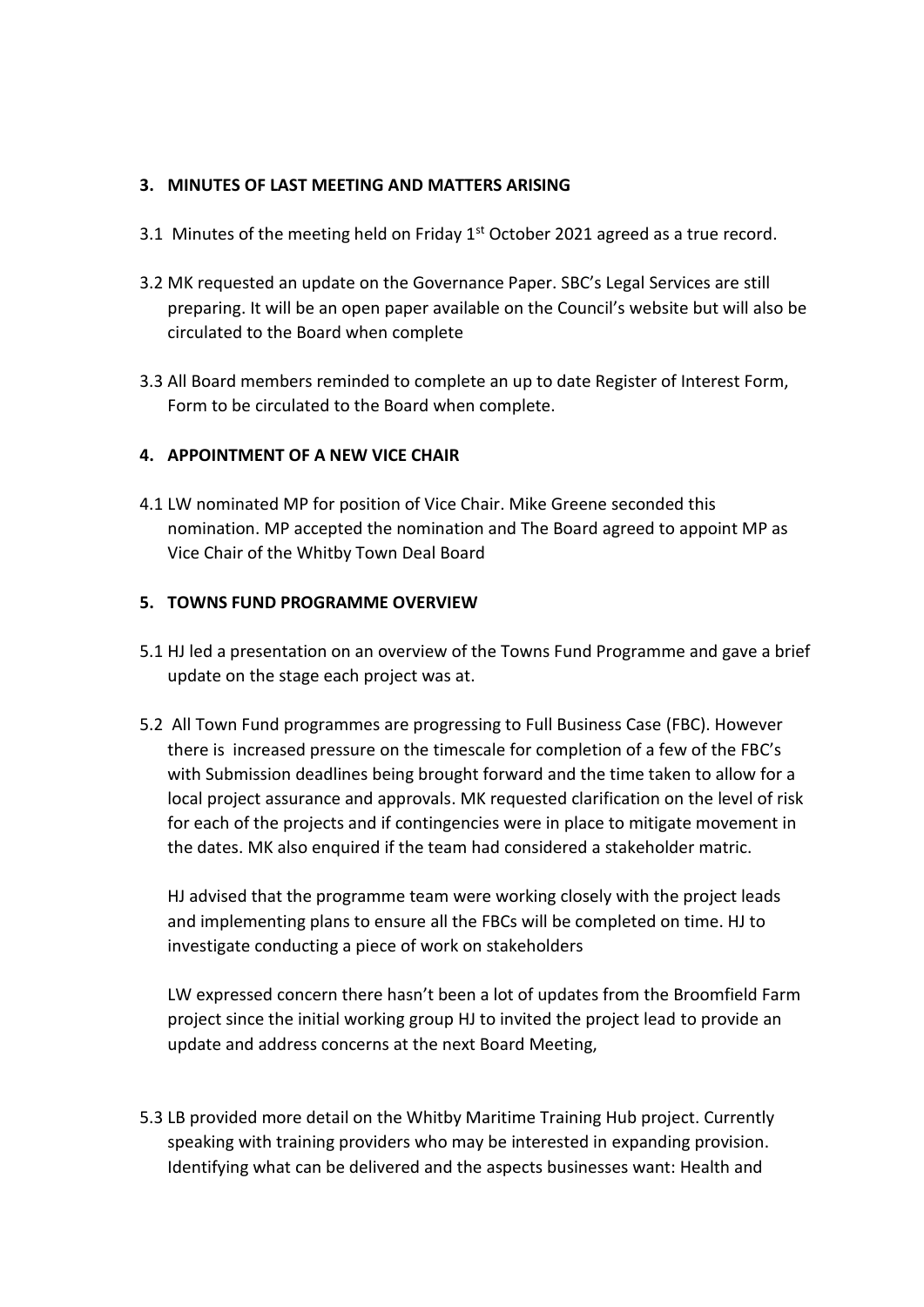Safety, Engineering, Maritime influence. AECOM are looking at the demand for the courses as part of the feasibility study. LB will share the viability assessment soon as made available.

5.4 BH queried back up FBC's. HJ and PK advised the change process it can go through but it is not guaranteed.

# **6. TRIAL PEDESTRIANISATION SCHEME PROJECT UPDATE**

6.1 RM gave a verbal update on the experimental closure of the swing bridge. 400 consultation responses received to date providing roughly 50/50 positive to negative ratio. The closure has now reverted to weekends only which will be monitored over the next few months. A few issues have been recorded with the scheme. It was recognised the turning area in Tin Ghaut carpark needs work.

LW expressed that the closure has caused a lot of issues in the area which need addressing if the scheme was to be made permanent.

- 6.2 BH asked for WTDB representation in the development of the business case for the Pedestrianisation of the public realm project of the swing bridge and harbour side. NYCC were receptive to that and agreed it would be of benefit as part of the engagement requirement.
- 6.3 MK questioned the longevity of the bridge and if it was due to be replaced, could a new bridge alleviate the issues with pedestrians. RM advised the bridge has been refurbished and there are no plans to replace within the next 10-15years.

# **7. CLARIFICATION OF PROJECT SUNSHINE**

- 7.1 AR explained that Project Sunshine is a short term programme of investment for improvement to the appearance of the principal towns of the Borough: Scarborough Filey and Whitby. The reference on SBC website to the Whitby Town Deal Board was a typing error and it should have stated Whitby Town Council. This has now been amended.
- 7.2 An officer has been allocated to help develop the project for Whitby with the town Council.

# **8. A.O.B**

8.1 MBK provided an update on the Wild Eye Project. Following comments previously around the project engaging with the community, the wild eye project team have worked with CaVCA and engaged Juneau projects to facilitate workshops to create a